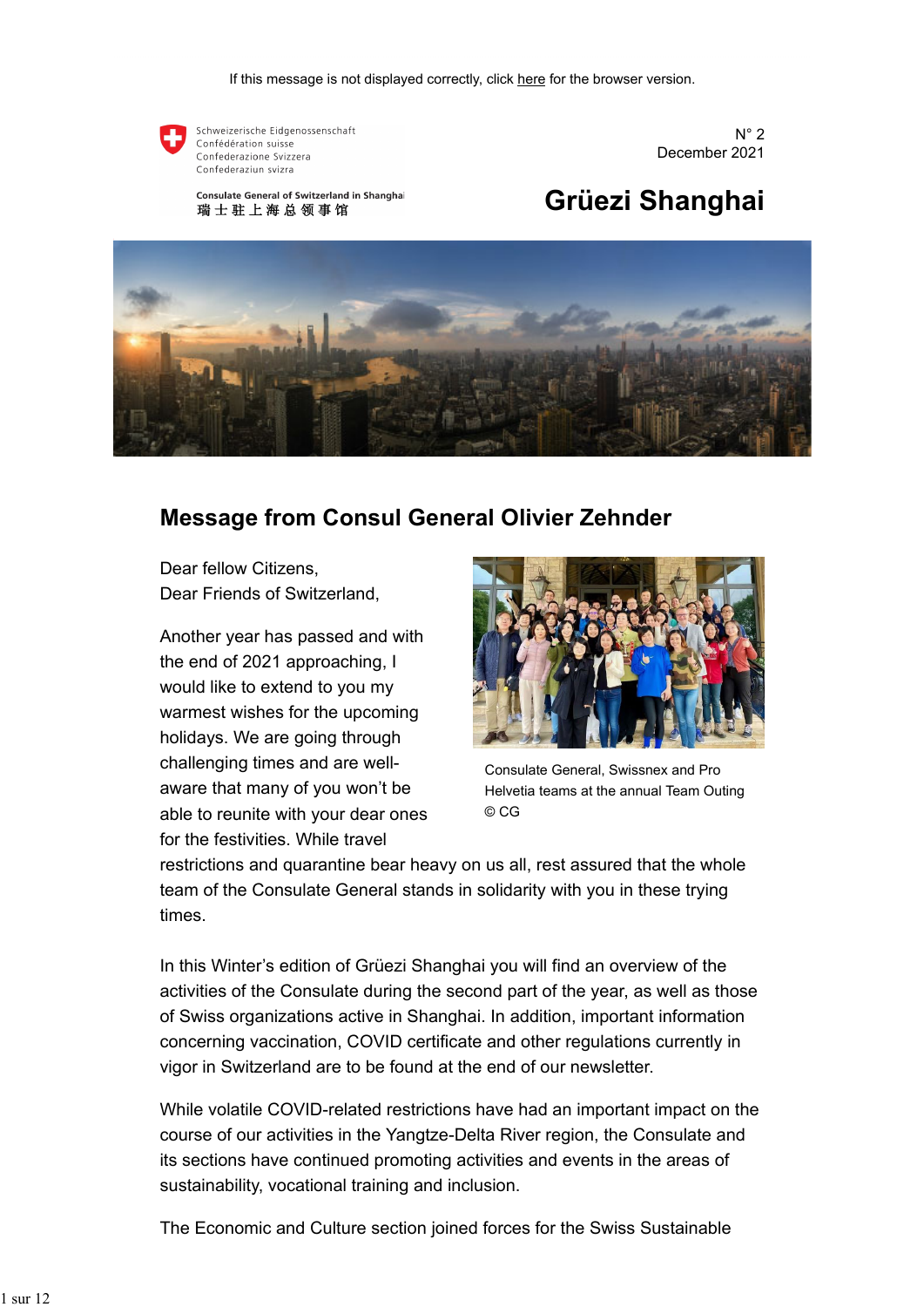Construction Roadshow which toured in three major cities of the Yangtze Delta River: with the support of Swiss companies in the field of construction and the insight of Swiss and Chinese architects, the series of events explored the challenges and opportunities for the construction and building industry towards sustainable practices for the environment and society, as well as providing companies a great platform to advance economic partnerships.

In the past months, the Culture section has greatly supported the work of Swiss artists through exhibitions in Shanghai and hosted the screening of the documentary SOUS LA PEAU, in an effort to uphold Swiss values of diversity and inclusion. The Economic section, in addition to leading several economic missions in the YDR, has hosted various events in partnership with SwissCham and Swiss Center in occasion of the 4th edition of the China International Import Expo (CIIE): in particular, a panel discussion on vocational training was organized during the event, highlighting Sino-Swiss opportunities to advance this sector.

This October also saw the world-famous Montreux Jazz Festival making its debut in Hangzhou, China. Ambassador Bernardino Regazzoni and our Deputy Consul General Istvan Kocsis, along with other jazz lovers, enjoyed the program of Chinese and foreign musicians. We are looking forward to next year's edition!

On behalf of the Consulate, I wish you and your loved ones a Merry Christmas and a Happy New Year!

Olivier Zehnder Consul General

#### **CONTENTS**

Economic Section **Culture** Pro Helvetia Swiss Business Hub Swissnex in China SwissCham Shanghai Swiss Centers China Chancery and Visa Welcome to the new colleagues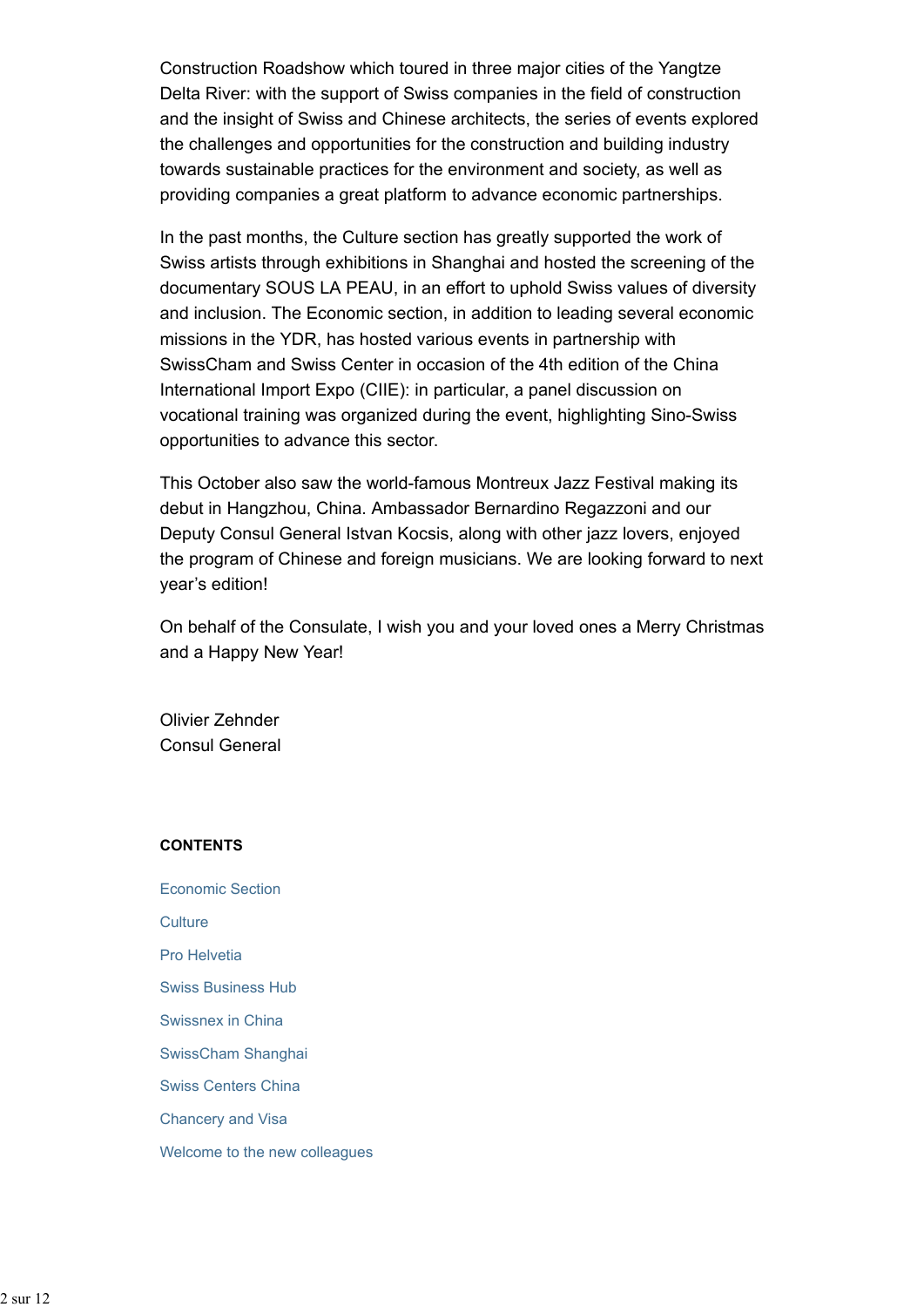#### **Economic Section**

## **Enhanced Visibility of a reliable Partner for Sustainable Construction**



The Swiss companies who supported the Swiss Sustainable Construction Roadshow

Despite mobility restrictions, a series of activities have been organised in the Yangtze Delta Region which renewed the trusted brand of Switzerland as a reliable partner for sustainable development.

Themed with architecture and construction, the Swiss Sustainable Construction Roadshow is touring in four cities in Jiangsu and Zhejiang province. The events are organized on the occasion of the "Constructive Alps" exhibition, the prize-winning works on sustainable architecture projects in Switzerland and the Alpine region. With the support of

local authorities in Changzhou, Ningbo, Nanjing and Suzhou, the Consulate in Shanghai, in cooperation with the Swiss Agency for Development and Cooperation, Swissnex in China and SwissCham Shanghai, launched the campaign to promote Swiss sustainable architecture designs and technologies as well as concrete solutions provided by Swiss companies.

Swiss and Chinese architects with extensive experiences participated in panel discussions and interaction with audience to address topics of energy efficient and sustainable buildings, as well as the role of architecture in the process of urban renewal. Leading Swiss companies in the related fields showcased their best practice and innovative solutions with local officials, industry associations and professional visitors.

The roadshow in Nanjing also celebrated and exhibited the achievements of the 10-year partnership and cooperation between Canton Luzern and Jiangsu Province. Please follow the link to find more information about the Roadshow in Changzhou, Ningbo and Nanjing, and stay tuned for the last stop and closing ceremony in Suzhou.

#### **Culture**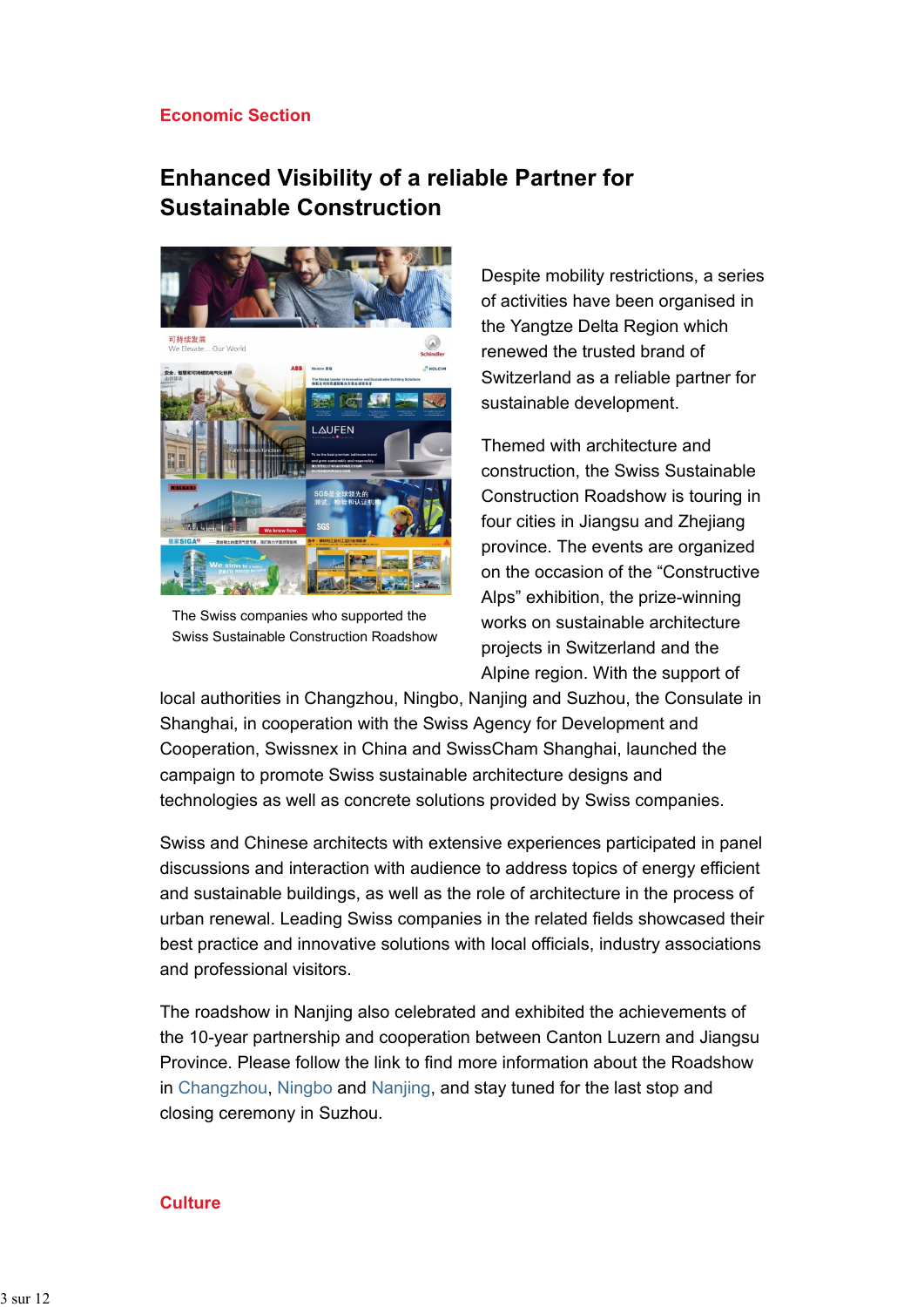# **Culture industry bounces back from pandemic with active Swiss participation**

Traditionally, the cultural agenda in Shanghai is very rich and diverse, especially during the second semester. The Consulate General had regularly informed about its activities on social media (WeChat) in these last months.

The following events were among the highlights:



Deputy Consul General at the art exhibition of Swiss artist Renato Tagli © ZHU

### *Screening of Swiss Documentary SOUS LA PEAU*

The screening of this Swiss-French documentary was successfully held on the evening of August 18th, at the British Center. Co-branding the event with the British Consulate General in Shanghai, this Consulate invited around 60 guests to that evening. The documentary is about three teenagers in transition und humanizes their struggles at school, family and society at large. Both the British Consul General and the Deputy Consul General of Switzerland delivered welcome speeches. A guest speaker from the LGBTQ+ community was invited to share personal experiences and answered questions from the audience.

### *The 1st Montreux Jazz Festival China*

The MJFC 2021 was launched in Hangzhou from October 5th to 8th. Being scaled down to a boutique version, this first edition of the Festival in China has shown Switzerland and Hangzhou at its best and presenting Montreux in particular to the Chinese public. During the festival, 9 bands from 6 countries held their live performances. Swiss Ambassador Bernardino Regazzoni paid a visit to the Festival accompanied by the Deputy Consul General, Istvan Kocsis. Swiss TV SRF reported about the Festival.

### *Glimpses of Swissness in the art exhibitions*

Around 40 pieces of work from Swiss artist Renato Tagli were shown in Suzhou Hanshan Art Museum in August. With a profound interest in art and nature, Renato Tagli has turned his passion into an admirable form of "Land Art". The artist also worked with Chinese designers and developed exciting products in which his philosophy was conceptually implemented. Deputy Consul General Istvan Kocsis delivered a speech at the opening.

Two artworks by the Swiss artist duo AATB were exhibited at the APSMUSEUM in Shanghai from mid-August to the end of November. Alongside the playful work "Soap Opera", the interactive robot installation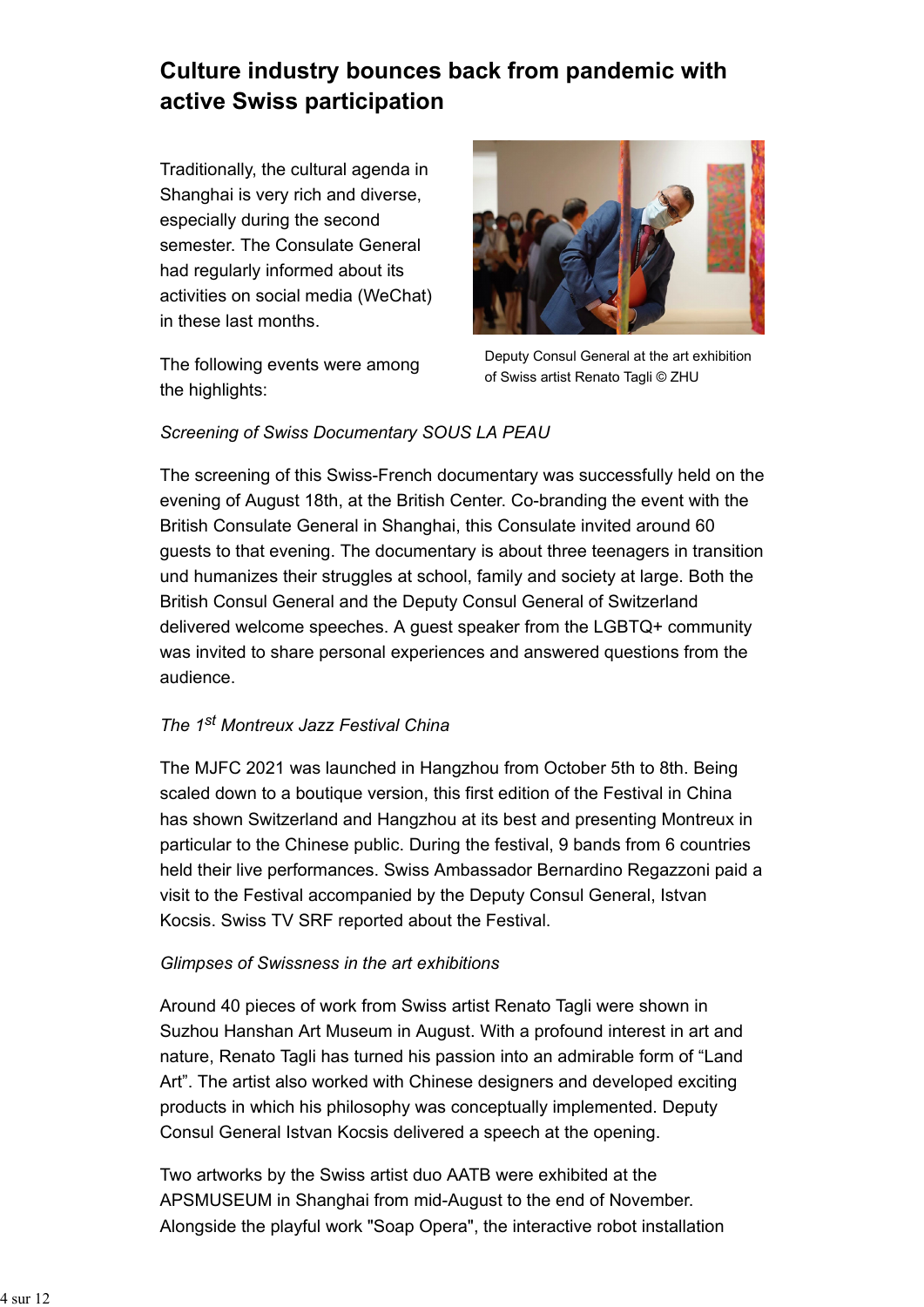"Handshake" was on display. Both artworks address and question the future of robotics and human interaction.

In August, the Consulate supported an art talk by Swiss artist Nici Jost (via Zoom) and Wan Qiong on their group exhibition called "the Sixth Sense". Based in Switzerland, Nici Jost is a conceptual and multimedia artist, as well as a photographer. Both artists shared with audience their own reflections on the sixth sense, its implication and influence on their respective creative processes. The art talk took place at ArtCN Gallery in Shanghai.

Staged at the Fosun Art Center in Shanghai until December 31st 2021, the exhibition "Body in Time" seeks to explore time through the presentation of the body, citing our ancient past, present and future through the work of several international sculptors including Not Vital from Switzerland. His sculpture is exhibited on the art center's rooftop terrace.

#### *An outlook for 2022*

Sport-related Swiss films will be shown during the Francophonie. The highly anticipated WorldSkill Shanghai 2022 will take place in October. Young people around the world including a Swiss delegation will come to Shanghai to compete in 63 skill competitions.

### **Pro Helvetia**



## **Swiss Artist Cinema | Autumn Screening**

Ursula Biemann talked with Yuan Fuca after the screening of her works at Fosun Foundation.

Pro Helvetia Shanghai and Centre for Experimental Film (CEF) have commissioned three curators from China and gave them free rein to select Swiss artists for this exhibition built upon their personal research interests and curatorial sensibilities. The pairs are presented as: Yuan Fuca x Ursula Biemann (Theme: Indigenous Scientist), Wang Shuman x Uriel Orlow (Theme: Lingering En Route), Huang

Wenlong x Maria Iorio & Raphaël Cuomo (Theme: La Mémoire Brûle).

While these featured artists have previously been shown in major biennials and other exhibitions around the world, this event marks the first time they are being presented as a group to the Chinese public. On October 22nd and 24th, Pro Helvetia has hosted a screening event at Fosun Foundation. Audiences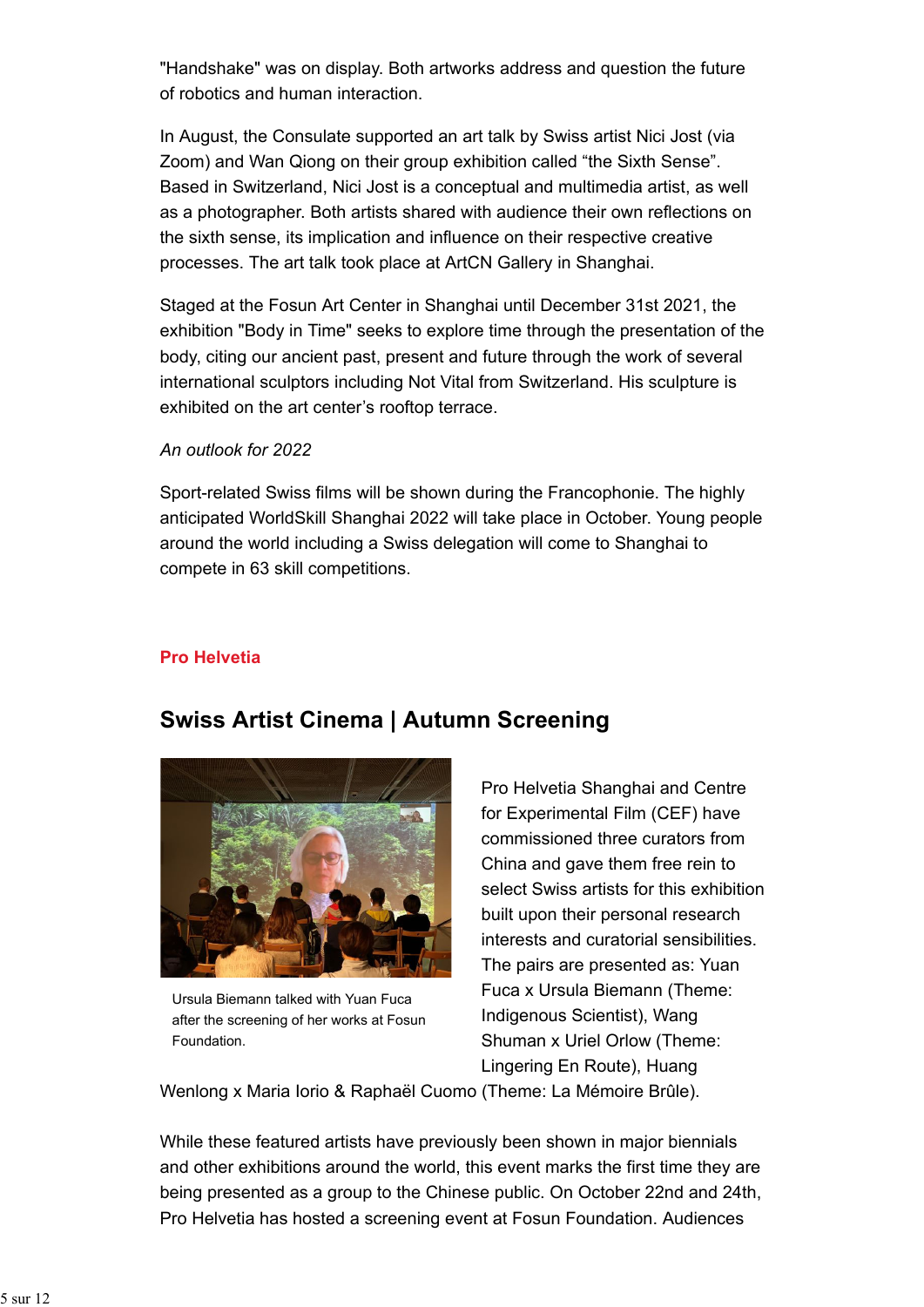had the chance to interact with the artists in real-time. Between October 25th and December 23d, twelve video works by the three artists and long essays by the curators are available through CEF's online platform.

Register to watch the videos: https://h5.artfilmonline.com/#/. Three curatorial statements are ready for view on: https://prohelvetia.cn/en/dossier/swiss-artist -cinema-autumn-screening/#tab-overview

Initiator: Pro Helvetia Shanghai, Swiss Arts Council Co-Organizers: Centre for Experimental Film (CEF); Fosun Foundation, Shanghai Date: Until December 23d, 2021, online

### **Swiss Business Hub**

# **The third Swiss Education Fair (SEF) China Successfully Held in Guangzhou Amid the Pandemic**



Alumni sharing at SEF China 2021

Organized by Switzerland Global Enterprise and the Swiss Business Hub China, and greatly supported by Consulate General of Switzerland in Guangzhou, the third Swiss Education Fair (SEF) China 2021 was successfully held in Guangzhou on December 4th.

Since the first edition in 2018, SEF

China has been highly appreciated by the participating institutions, especially this year's edition amid the pandemic of COVID-19. Despite travel restrictions and other challenges caused by the pandemic, a total of 11 Swiss educational institutions managed to participate in the fair, including Swissnex in China that represents Swiss higher education, major hotel management schools and renowned private schools.

Consul General in Guangzhou Mr. Philippe Praz gave a welcome speech at the beginning of the fair, followed by the pitches of 11 participating institutions. Four alumni shared their interesting experiences in Switzerland and the impact on their lives. Generous support of numerous in-kind sponsors including Switzerland Tourism have made the event more interesting.

SEF China aims to build a platform for Swiss educational institutions to promote Swiss excellence in education, and provide channels for Chinese students and parents to meet and speak directly with representatives, alumni and delegates from Swiss schools, universities and other educational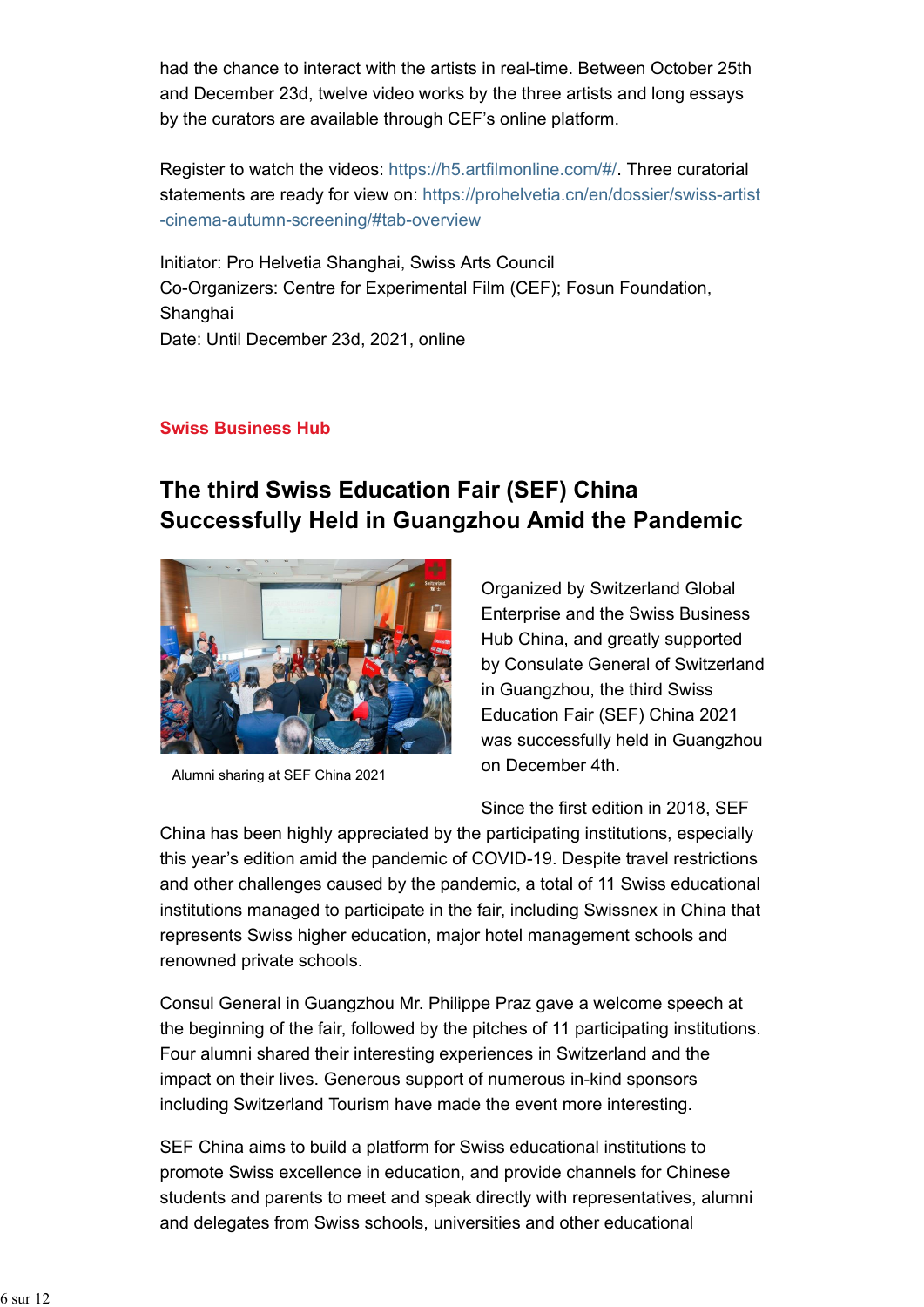organizations to learn about the educational system and latest teaching programs in Switzerland.

### **Swissnex in China**

## **Swissnex in China: Ongoing Innovative & Interdisciplinary Events**



China Education Expo © Swissnex in China

In October, as the Innovation Partner of Montreux Jazz Festival China, Swissnex hosted an online talk for the Zhejiang Conservatory of Music on EPFL's Montreux Jazz Digital Projects. At the Sino-Swiss Business Award in Beijing, the hydrogen storage startup STOR-H was presented with the Swissnex Award for Most Innovative Startup.

In November, Swissnex represented Swiss public universities at China Education Expo and provided prospective students insights into studying and living in Switzerland. This was complemented with a virtual Einstein Day which brought together high-level representatives and alumni of top Swiss universities to share first-hand information about study programs to an engaged audience.

Following the success of the swisstech Pavilion at the Consumer Technology & Innovation Show in June, 19 ambitious Swiss startups are now preparing to showcase their groundbreaking solutions at the China Hi-Tech Fair in Shenzhen.

Swissnex's webinar series continues to explore a wide range of trending and emerging topics, from elderly care robotics, wildlife management, green mobility to polar science and art. Join us for Café des Sciences lecture, which provides Swiss scientists, startups and artists a public platform to present their projects; Art x Science Dialogues, which looks into new interdisciplinary initiatives and trends; and the nexFrontier series, which introduces the most cutting-edge research advancements in Switzerland and China.

Stay tuned for more exciting news and activities: visit the website, follow Swissnex on LinkedIn, WeChat (ID: swissnex), Weibo, Twitter or sign up to our monthly newsletter and our bi-monthly Science-Switzerland newsletter!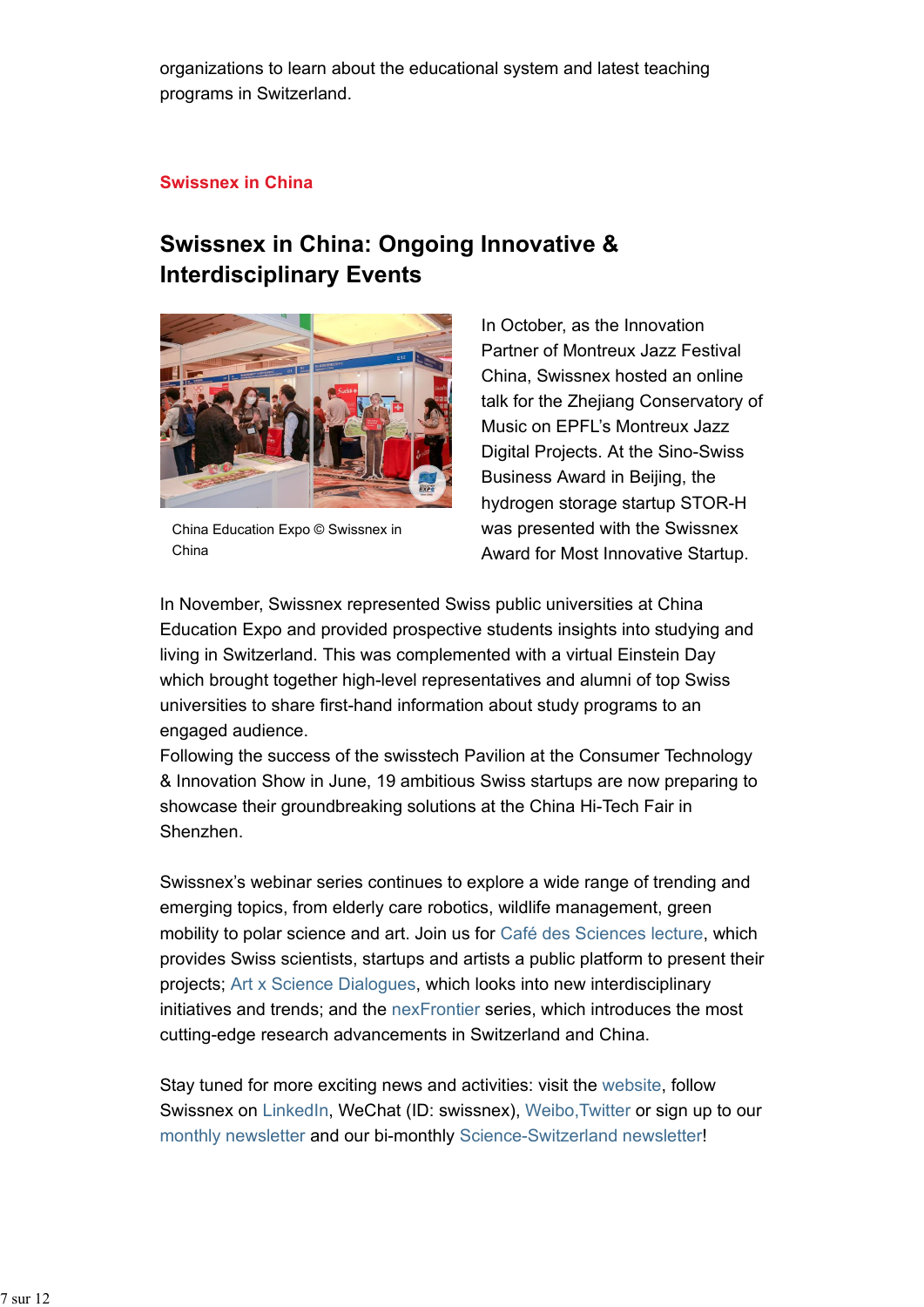# **Upcoming Swiss Machining Seminar April 2022**

After the successful launch in Spring 2021 in Beijing with 200 attendees, SwissCham Shanghai has decided to launch the second edition of the Swiss Machining Seminar. It will be held on April 12th, 2022 in the Kerry Hotel in Shanghai. The event will



Event poster "Swiss Machining Seminar April 2022" © SwissCham Shanghai

offer the visitors a great network of over 20 companies that will present themselves during the day with expert speeches and dedicated booths. The theme of the 2022 edition is "Swiss Innovation Day" and will focus on the latest technological developments of Swiss industrial companies present in China. Speaker companies are coming from the tooling, machining, software, coating and coolant industries and include Fraisa, Urma, Utilis, Dixi, Rego-Fix, Mikron Tool, Diametal, Schaublin, Fehlmann, Agathon, Starrag, GF Machining Solutions, Tornos, Turbo, United Grinding, Wintool, Open Mind, Imoberdorf, Platit, Erowa and Heule. The event is kindly supported by Swissmem. For more information, visit: www.swissmachiningseminar.com.

#### **Swiss Centers China**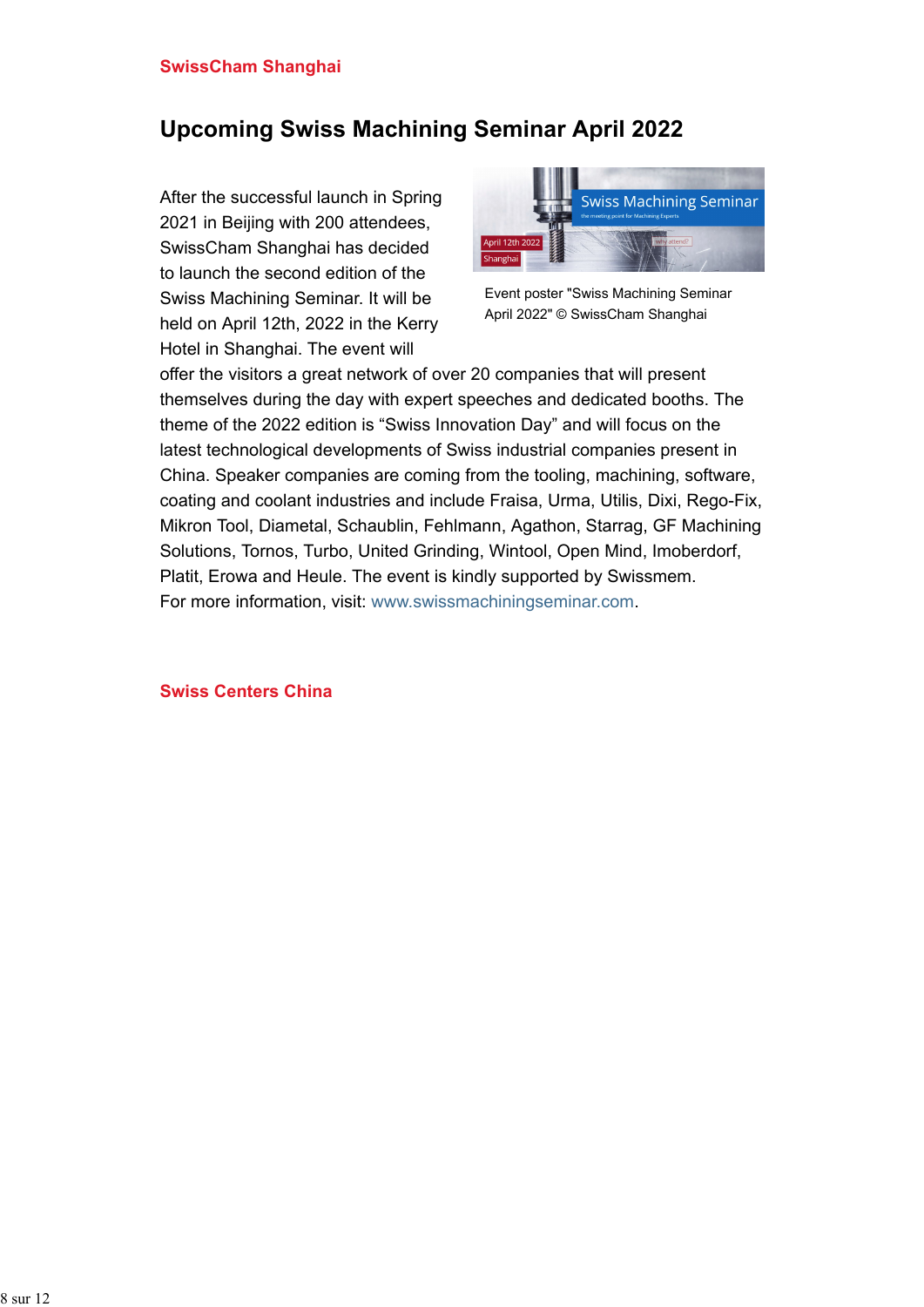## **Swiss Centers at the 4th CIIE 2021**

The Swiss Centers are proud of having participated at the China International Import Expo (CIIE) for three times in a row and was able to provide a platform for Swiss SMEs. This year, the largest Food and Agricultural Products Pavilion, with a total area of 234 sqm and 26 exhibitors and 35 Swiss brands, was organized with the support of the Swiss Chinese Chamber of Commerce in Zurich (SCCC) and SwissCham chapters both in Beijing and Shanghai.



Left to right: Bernardino REGAZZONI (Ambassador), Zhen XIAO (CEO, Swiss Centers), Kuno Gschwend (DGM, Swiss Centers), Danny QI (GM, Läderach China) at Swiss Centers Cluster Booth, 4th CIIE 2021 © Swiss Centers

Watch the Xinhua News Report or check out the collection of Photos taken on the 1st & 2nd day in the Swiss Centers Cluster Booth.

### **Consular Affairs**

# **New procedure for the AHV/IV Lebensbescheinigung / AVS/AI certificate de vie**

The procedure for the annual life certificate will be adjusted as of 01.01.2022. The certificates will no longer be sent to citizens who are registered in the Swiss Abroad Register since the data will be reported automatically of this register. The persons concerned will be informed by letter by the relevant authority.

# **Entry requirements and COVID Certificate in Switzerland**

Below you will find a summary of current information on entering and staying in Switzerland.

### *Entry into Switzerland*

Entry into Switzerland is possible for Swiss citizens, EU/EFTA citizens, persons with a valid Swiss residence permit, as well as for fully vaccinated Chinese (or other third country nationals) with a valid Schengen visa.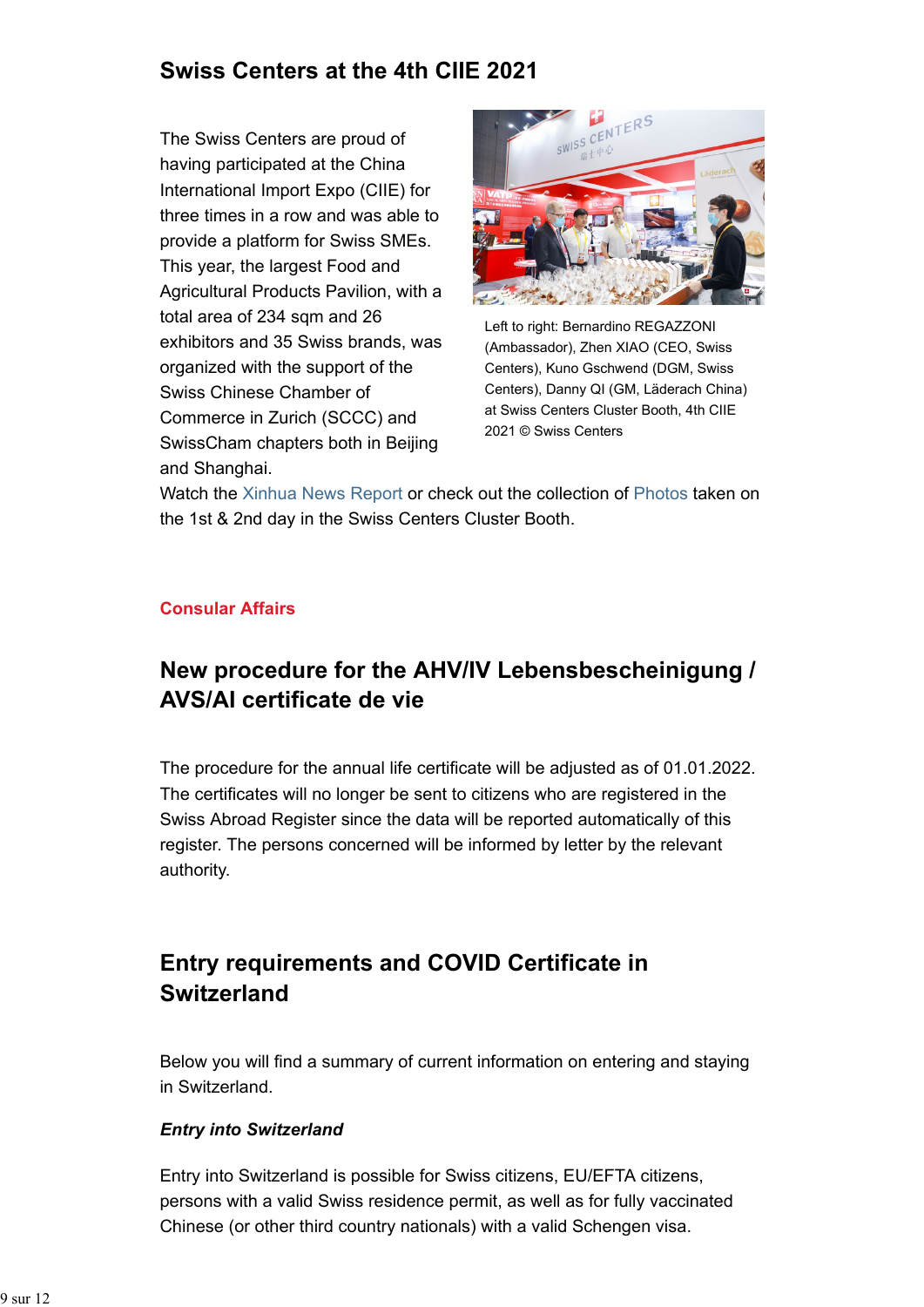Information on the visa process can be found on our website. For nonvaccinated Chinese nationals entry into Switzerland is only possible in situatio ns of extreme necessity (hardship cases).

All travellers over the age of 16 must present a negative PCR test result (72 hours prior to departure) at boarding. Non-vaccinated travellers and those without proof of recovery from Covid-19 must take another PCR test or rapid antigen test carried out within 4 to 7 days after arrival in Switzerland. Detailed information can be found on the website of the Federal Office for Public Health FOPH.

Every person entering Switzerland must present a completed entry form. It is important to complete the electronic entry form within 48 hours before departure.

Please note that each airlines carries out the check-in and boarding process at their own discretion. We therefore recommend that you contact the airline beforehand to check the requirements and use direct flights whenever possible.

Further information on entry requirements can be found on the website of the State Secretariat for Migration (SEM) and the FOPH.

### *Vaccinations for Swiss citizens living abroad*

Swiss citizens living abroad and their close family members of foreign nationality (must be living in the same household) can now be vaccinated during their stay in Switzerland. The implementation of the vaccination is regulated by the cantons. Please contact directly the competent authority of th e canton in which you will spend your next stay in Switzerland.

### *Covid certificates for persons vaccinated abroad*

Swiss citizens living abroad who have been vaccinated with Sinopharm (BIBP) or Sinovac can apply for a Swiss COVID certificate when visiting Switzerland. You should contact the cantonal office of the canton in which you will be living during your next stay in Switzerland. Chinese family members travelling with you can fill in the online application form of the National COVID Certificate Application Platform directly.

Since 20.12.2021, the Swiss COVID certificate is mandatory for entering most indoor places and events, including private events with more than 9 attendees (dinners, weddings etc.). At these places, people must additionally wear a facemask (there are few exceptions, for example at the table in restaurants). For certain places, vaccinated attendees need show in addition a negative Covid test result (for example night clubs, public indoor pools etc.). The Swiss COVID certificate is not required in areas of everyday life such as public transport, shops, hairdressers, etc. or for outdoor events.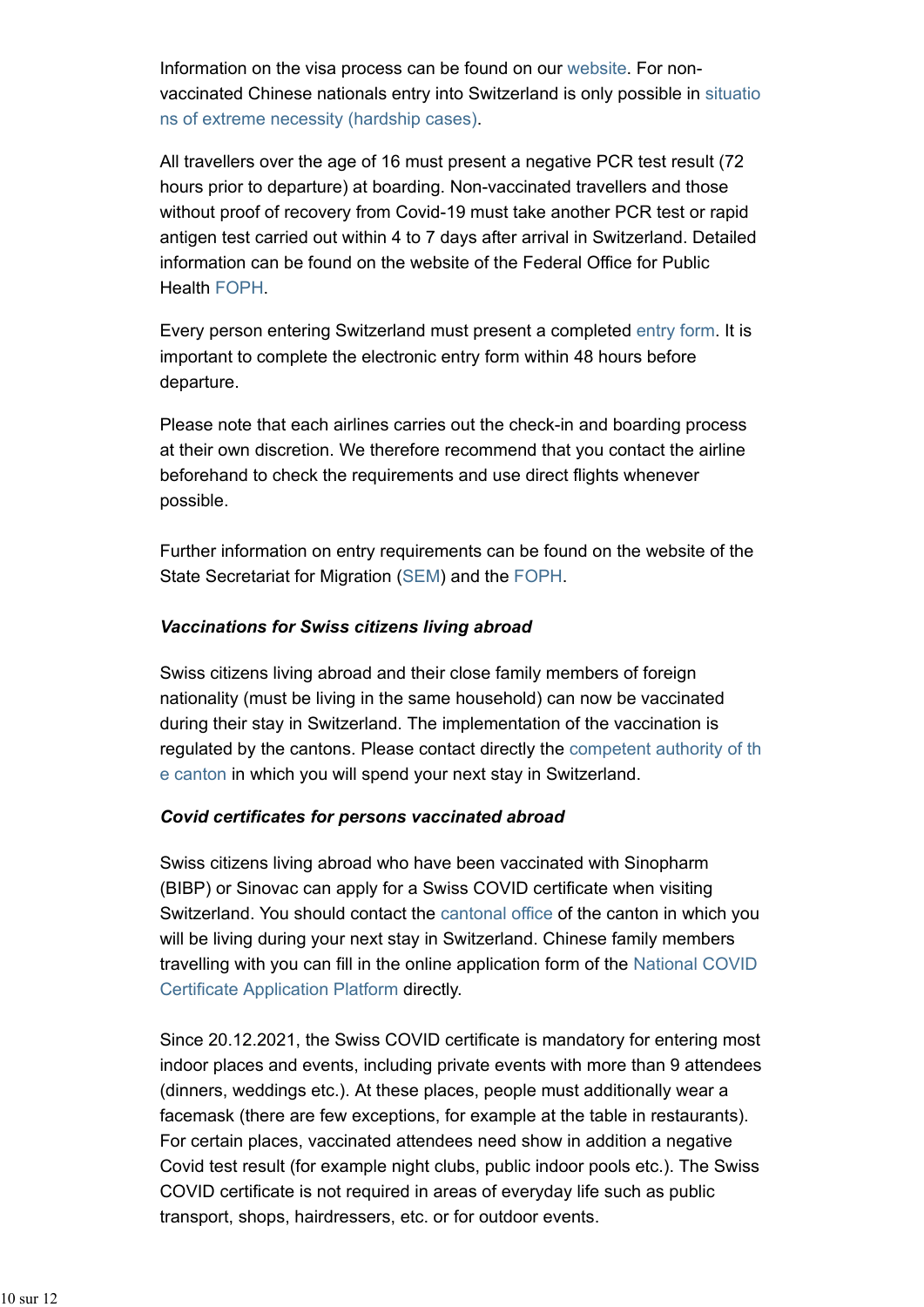Please check the detailed regulation on the FOPH website on the COVID certi ficate.

#### *Travelling back to China*

For more information on the requirements of the Chinese authorities to return to China after your stay in Switzerland, consult the webpage of the Embassy o f the People's Republic of China in Switzerland or the Consulate General of th e People's Republic of China in Zurich. In principle, Swiss travellers must return to China on a direct flight from Zurich to Shanghai.

## **Rotation of personnel in the Chancery**

After having worked for more than two years at the Swiss citizens service desk, Mr. Martin Baier will change to the Visa section with the start of the new year. From January 3d onwards, Mrs. Daniela Rey Aponte will take over his duties and is looking forward to attend to your requests (shanghai.consular@e da.admin.ch / +86 21 6270 0519).

#### **Welcome to the new colleagues**

## **Ms. Tina La, Assistant to the Consul General**



© LAT

Born in Locarno in Canton of Ticino, Tina is a ti-cinese with Chinese origins who later moved to Geneva to pursue her higher education at the University of Geneva. She holds a Bachelor degree in International Relations, a Master in Asian Studies and a Master in Innovation, Sustainability and Human Development. With a keen interest on societal developments and their impact on the economy and the environment, Tina has carried out

several research projects in Beijing, Jakarta and Geneva, both academically and professionally. Drawing from her own cultural background, she is particulalrly interested in deepening her understanding of Sino-Swiss relationships and international politics.

In her free time, Tina enjoys playing the violin and has joined various semiprofessional orchestras across Switzerland and China. Arrived in August 2021, she succeeded Sophie Baumgartner as the assistant of the Consul General and looks forward to further connect with the Swiss community in